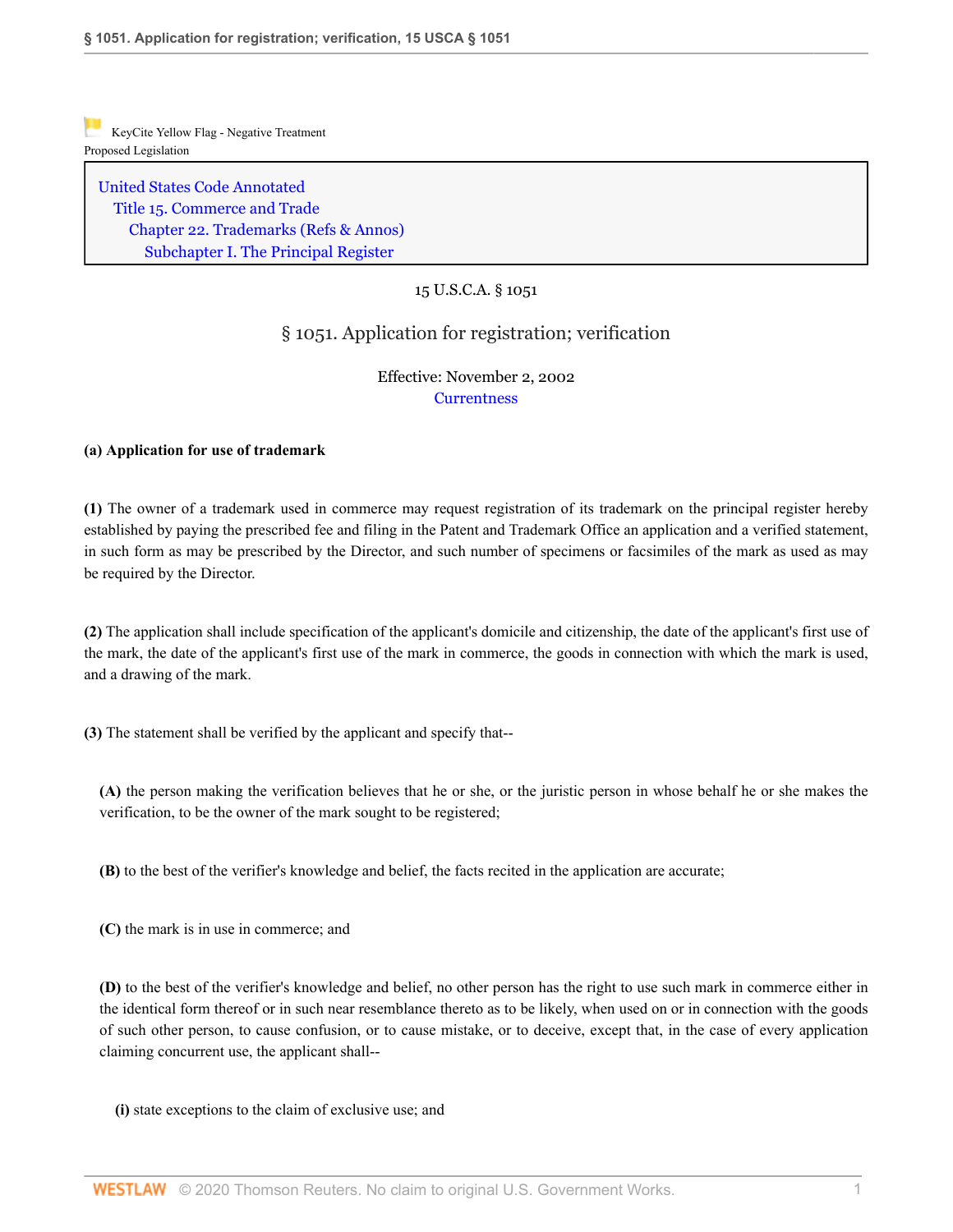<span id="page-1-0"></span> $(iii)$  shall<sup>[1](#page-3-1)</sup> specify, to the extent of the verifier's knowledge--

**(I)** any concurrent use by others;

**(II)** the goods on or in connection with which and the areas in which each concurrent use exists;

- **(III)** the periods of each use; and
- **(IV)** the goods and area for which the applicant desires registration.

**(4)** The applicant shall comply with such rules or regulations as may be prescribed by the Director. The Director shall promulgate rules prescribing the requirements for the application and for obtaining a filing date herein.

#### **(b) Application for bona fide intention to use trademark**

**(1)** A person who has a bona fide intention, under circumstances showing the good faith of such person, to use a trademark in commerce may request registration of its trademark on the principal register hereby established by paying the prescribed fee and filing in the Patent and Trademark Office an application and a verified statement, in such form as may be prescribed by the Director.

**(2)** The application shall include specification of the applicant's domicile and citizenship, the goods in connection with which the applicant has a bona fide intention to use the mark, and a drawing of the mark.

**(3)** The statement shall be verified by the applicant and specify--

**(A)** that the person making the verification believes that he or she, or the juristic person in whose behalf he or she makes the verification, to be entitled to use the mark in commerce;

**(B)** the applicant's bona fide intention to use the mark in commerce;

**(C)** that, to the best of the verifier's knowledge and belief, the facts recited in the application are accurate; and

**(D)** that, to the best of the verifier's knowledge and belief, no other person has the right to use such mark in commerce either in the identical form thereof or in such near resemblance thereto as to be likely, when used on or in connection with the goods of such other person, to cause confusion, or to cause mistake, or to deceive.

Except for applications filed pursuant to [section 1126](http://www.westlaw.com/Link/Document/FullText?findType=L&pubNum=1000546&cite=15USCAS1126&originatingDoc=NB8E46B70AFF711D8803AE0632FEDDFBF&refType=LQ&originationContext=document&vr=3.0&rs=cblt1.0&transitionType=DocumentItem&contextData=(sc.DocLink)) of this title, no mark shall be registered until the applicant has met the requirements of subsections (c) and (d) of this section.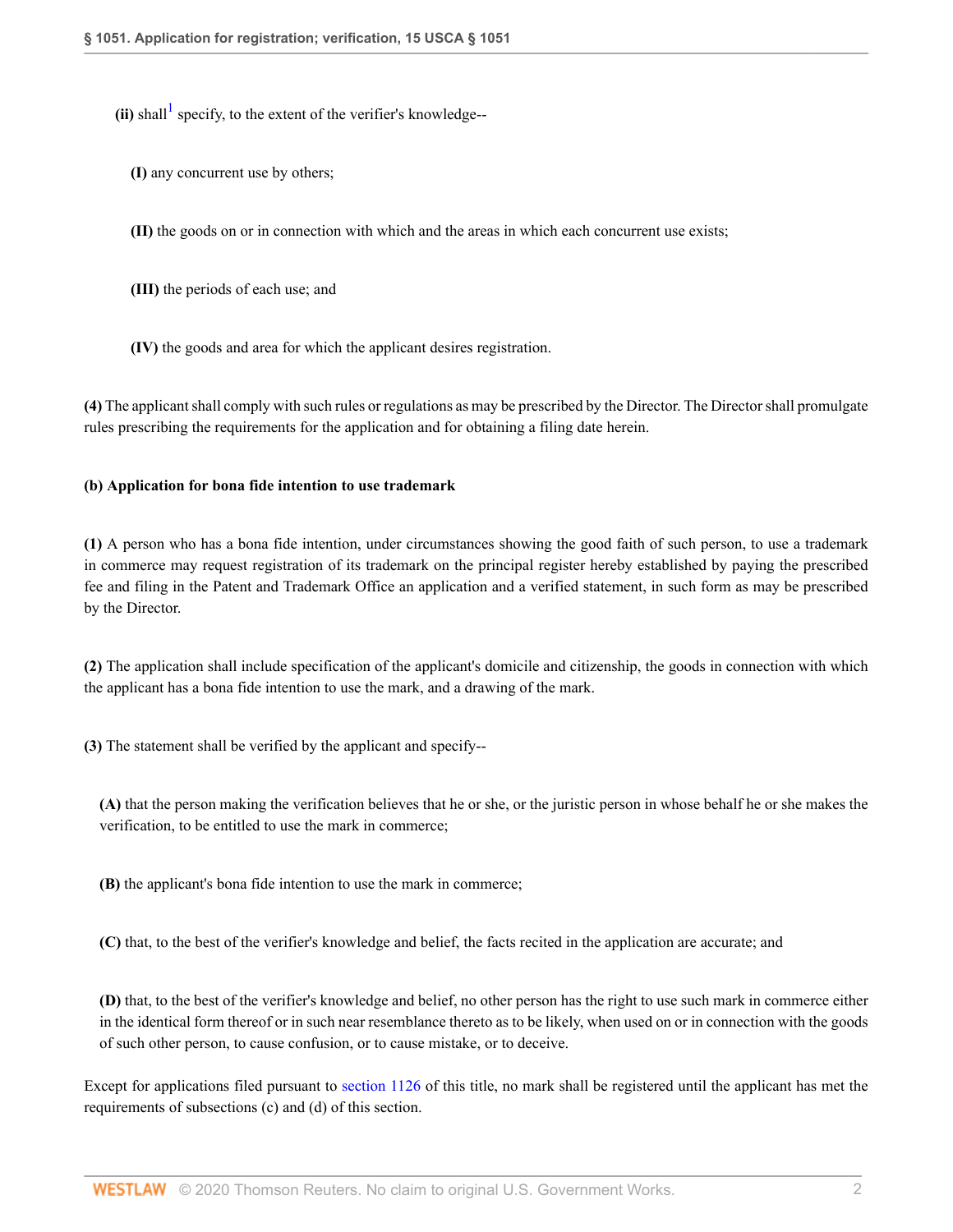**(4)** The applicant shall comply with such rules or regulations as may be prescribed by the Director. The Director shall promulgate rules prescribing the requirements for the application and for obtaining a filing date herein.

#### **(c) Amendment of application under subsection (b) to conform to requirements of subsection (a)**

At any time during examination of an application filed under subsection (b), an applicant who has made use of the mark in commerce may claim the benefits of such use for purposes of this chapter, by amending his or her application to bring it into conformity with the requirements of subsection (a).

#### **(d) Verified statement that trademark is used in commerce**

**(1)** Within six months after the date on which the notice of allowance with respect to a mark is issued under [section 1063\(b\)\(2\)](http://www.westlaw.com/Link/Document/FullText?findType=L&pubNum=1000546&cite=15USCAS1063&originatingDoc=NB8E46B70AFF711D8803AE0632FEDDFBF&refType=RB&originationContext=document&vr=3.0&rs=cblt1.0&transitionType=DocumentItem&contextData=(sc.DocLink)#co_pp_c0ae00006c482) of this title to an applicant under subsection (b) of this section, the applicant shall file in the Patent and Trademark Office, together with such number of specimens or facsimiles of the mark as used in commerce as may be required by the Director and payment of the prescribed fee, a verified statement that the mark is in use in commerce and specifying the date of the applicant's first use of the mark in commerce and those goods or services specified in the notice of allowance on or in connection with which the mark is used in commerce. Subject to examination and acceptance of the statement of use, the mark shall be registered in the Patent and Trademark Office, a certificate of registration shall be issued for those goods or services recited in the statement of use for which the mark is entitled to registration, and notice of registration shall be published in the Official Gazette of the Patent and Trademark Office. Such examination may include an examination of the factors set forth in [subsections \(a\)](http://www.westlaw.com/Link/Document/FullText?findType=L&pubNum=1000546&cite=15USCAS1052&originatingDoc=NB8E46B70AFF711D8803AE0632FEDDFBF&refType=RB&originationContext=document&vr=3.0&rs=cblt1.0&transitionType=DocumentItem&contextData=(sc.DocLink)#co_pp_8b3b0000958a4) through [\(e\) of section 1052](http://www.westlaw.com/Link/Document/FullText?findType=L&pubNum=1000546&cite=15USCAS1052&originatingDoc=NB8E46B70AFF711D8803AE0632FEDDFBF&refType=RE&originationContext=document&vr=3.0&rs=cblt1.0&transitionType=DocumentItem&contextData=(sc.DocLink)#co_pp_7fdd00001ca15) of this title. The notice of registration shall specify the goods or services for which the mark is registered.

**(2)** The Director shall extend, for one additional 6-month period, the time for filing the statement of use under paragraph (1), upon written request of the applicant before the expiration of the 6-month period provided in paragraph (1). In addition to an extension under the preceding sentence, the Director may, upon a showing of good cause by the applicant, further extend the time for filing the statement of use under paragraph (1) for periods aggregating not more than 24 months, pursuant to written request of the applicant made before the expiration of the last extension granted under this paragraph. Any request for an extension under this paragraph shall be accompanied by a verified statement that the applicant has a continued bona fide intention to use the mark in commerce and specifying those goods or services identified in the notice of allowance on or in connection with which the applicant has a continued bona fide intention to use the mark in commerce. Any request for an extension under this paragraph shall be accompanied by payment of the prescribed fee. The Director shall issue regulations setting forth guidelines for determining what constitutes good cause for purposes of this paragraph.

**(3)** The Director shall notify any applicant who files a statement of use of the acceptance or refusal thereof and, if the statement of use is refused, the reasons for the refusal. An applicant may amend the statement of use.

**(4)** The failure to timely file a verified statement of use under paragraph (1) or an extension request under paragraph (2) shall result in abandonment of the application, unless it can be shown to the satisfaction of the Director that the delay in responding was unintentional, in which case the time for filing may be extended, but for a period not to exceed the period specified in paragraphs (1) and (2) for filing a statement of use.

### **(e) Designation of resident for service of process and notices**